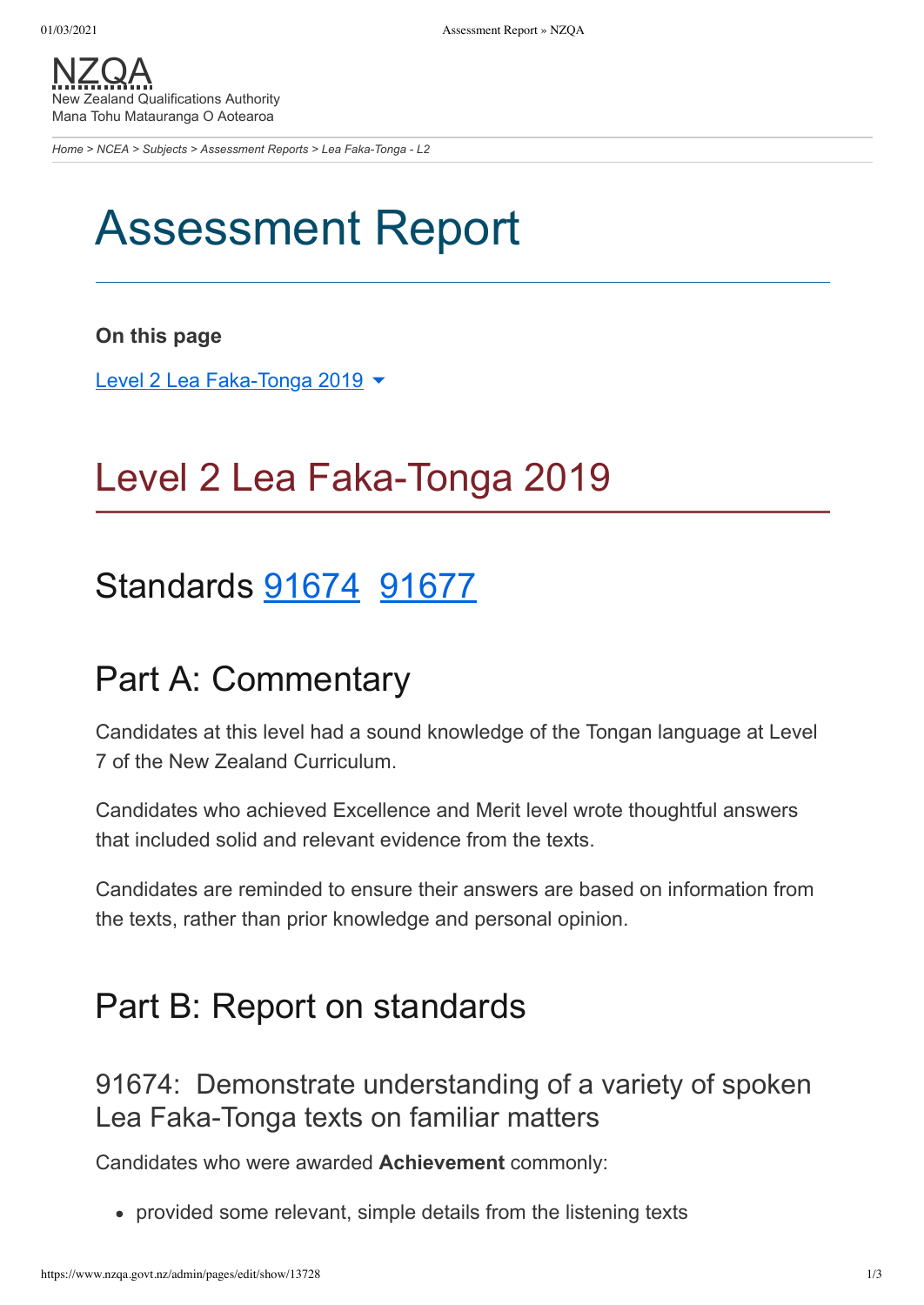- used information from the listening notes pages
- wrote short, simplistic answers that conveyed the general meaning
- demonstrated basic knowledge of Level 7 vocabulary and structures.

Candidates whose work was assessed as **Not Achieved** commonly:

- did not attempt all questions
- made incorrect inferences
- showed insufficient understanding of the listening passages
- struggled with the length and complexity of the spoken texts.

Candidates who were awarded **Achievement with Merit** commonly:

- planned their answers using the listening notes pages
- included most of the relevant details to support their points
- communicated most of the meaning unambiguously
- showed clear understanding of the listening passages by rewording ideas clearly.

Candidates who were awarded **Achievement with Excellence** commonly:

- showed thorough understanding of the texts by writing full responses that included inferred meaning from complex parts of the texts
- justified answers using a range of details from the listening texts
- understood and explained answers using fluid language.

#### 91677: Demonstrate understanding of a variety of written and/or visual Lea Faka-Tonga texts on familiar matters

Candidates who were awarded **Achievement** commonly:

- provided information that was mostly correct, although sometimes the responses lacked clarity
- understood the general meaning of the texts, picking up simple information
- provided responses that lacked depth, development and the detailed information needed to reach a higher level